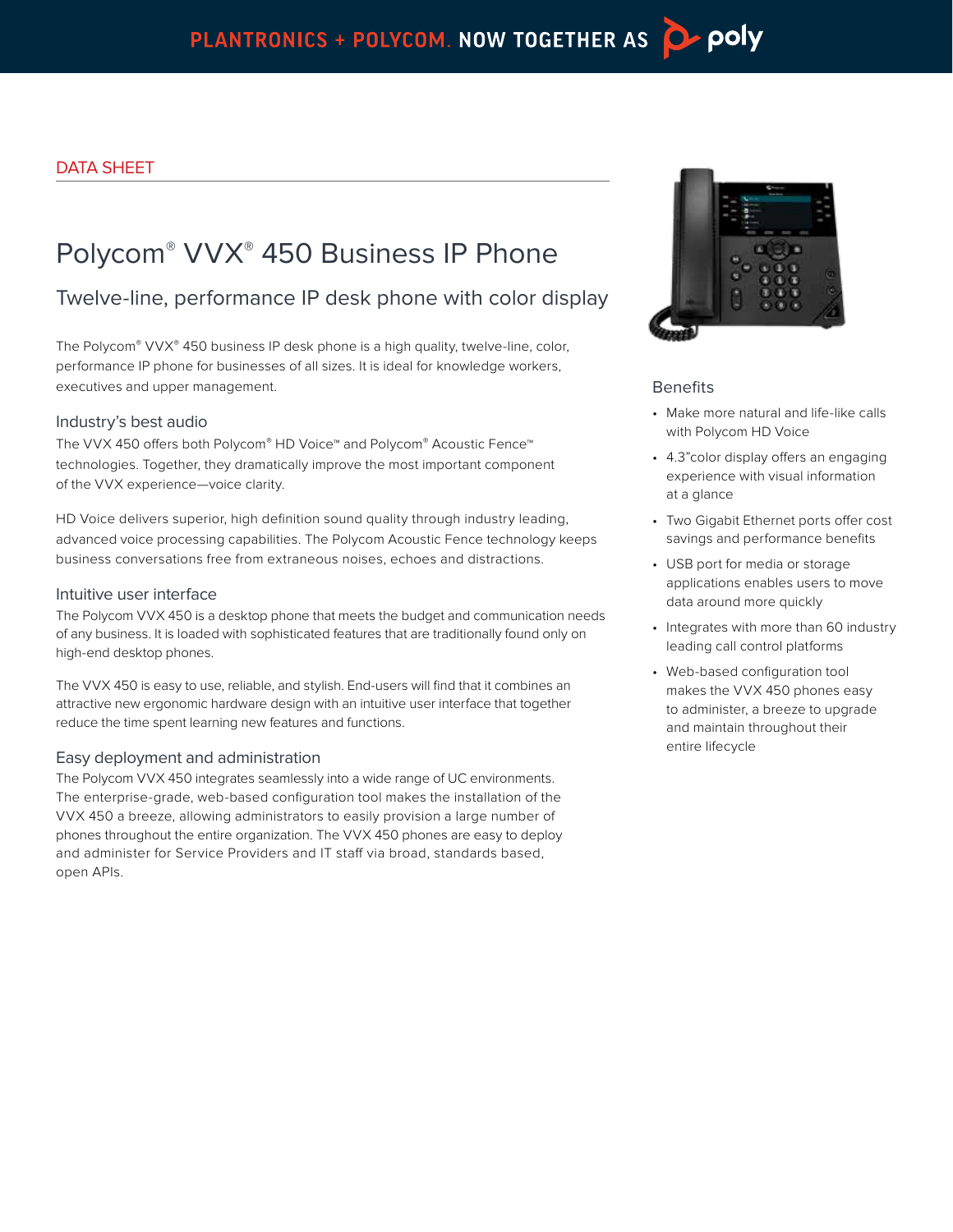#### Product specifications

User interface features

- 4.3" color LCD (480x272 pixel resolution)
- Voicemail support1
- WebKit-based browser
- Adjustable base height
- Unicode UTF-8 character support
- Two USB ports (2.0 compliant) for media and storage applications
- Multilingual user interface including Chinese, Danish, Dutch, English (Canada/ US/UK), French, German, Italian, Japanese, Korean, Norwegian, Polish, Portuguese, Russian, Slovenian, Spanish, and Swedish

#### Audio features

- Polycom® HD Voice™ technology delivers lifelike voice quality for each audio pathhandset, the hands-free speakerphone, and the optional headset
- Polycom® Acoustic Clarity™ technology providing full-duplex conversations, acoustic echo cancellation and background noise suppression
- TIA-920 Wideband Audio
- Type 1 compliant (IEEE 1329 full duplex)
- Frequency response—150 Hz—7 kHz for handset, optional headset and handsfree speakerphone modes
- Codecs: G.711 (A-law and μ-law), G.729AB, G.722 (HD Voice), G.722.1 iLBC
- Individual volume settings with visual feedback for each audio path
- Voice activity detection
- Comfort noise generation
- DTMF tone generation (RFC 2833 and inband)
- Low-delay audio packet transmission
- Adaptive jitter buffers
- Packet loss concealment
- OPUS support

#### Headset and handset compatibility

- Dedicated RJ-9 headset port
- Hearing aid compatibility to ITU-T P.370 and TIA 504A standards
- Compliant with ADA Section 508 Subpart B 1194.23 (all)
- Hearing aid compatible (HAC) handset for magnetic coupling to hearing aids
- Compatible with commercially-available TTY adapter equipment

#### Call handling features

- 12 lines (programmable line keys)
- Shared call/bridged line appearance
- Busy Lamp Field (BLF)
- Flexible line appearance (one or more line keys can be assigned for each line extension)
- Distinctive incoming call treatment/ call waiting
- Call timer and call waiting
- Call transfer, hold, divert (forward), pickup
- Called, calling, connected party information
- Local three-way audio conferencing
- One-touch speed dial, redial
	- Remote missed call notification
- Do not disturb function
- Electronic hook switch capable
- Local configurable digit map/dial plan

#### Open application platform

- WebKit-enabled full browser that supports HTML5, CSS, SSL security,and JavaScript
- Supports Polycom Apps SDK and API for third- party business and personal applications
- Bundled with Polycom UC Software: - Corporate Directory Access using LDAP
- Visual Conference Management

#### Network and provisioning

- SIP Protocol Support
- SDP
- IETF SIP (RFC 3261 and companion RFCs)
- Two-port gigabit Ethernet switch 10/100/1000Base-TX across LAN and PC ports
- Conforms to IEEE802.3-2005 (Clause 40) for Physical media attachment
- Conforms to IEEE802.3-2002 (Clause 28) for link partner auto-negotiation
- Manual or dynamic host configuration protocol (DHCP) network setup
- Time and date synchronization using SNTP
- FTP/TFTP/HTTP/HTTPS server-based central provisioning for mass deployments
- Provisioning and call server redundancy supported<sup>1</sup>
- QoS Support—IEEE 802.1p/Q tagging
- (VLAN), Layer 3 TOS, and DHCP
- VLAN—CDP, DHCP VLAN discovery, LLDP-MED for VLAN discovery
- Network address translation support for static configuration and "keep-alive"
- SIP signaling
- RTCP and RTP support
- Event logging
- Syslog
- Hardware diagnostics
- Status and statistics reporting
- IPv4 and IPv6
- TCP
- UDP
- DNS-SRV

#### Security

- 802.1X Authentication and EAPOL Media encryption via SRTP
- Transport Layer Security (TLS)
- Encrypted configuration files
- Digest authentication
- Password login
- Support for URL syntax with password for boot server address
- HTTPS secure provisioning
- Support for signed software executables

#### Power

- Built-in auto sensing IEEE 802.3af Power over Ethernet (Class 0) 13W (Max)
- External Universal AC/DC Adapter (optional) 5VDC @ 3A (15W)
- ENERGY STAR® rated

#### **Approvals**

- FCC Part 15 (CFR 47) Class B
- ICES-003 Class B
- EN55032 Class B
- CISPR32 Class B
- VCCI Class B
- EN55024
- EN61000-3-2; EN61000-3-3
- NZ Telepermit

• Brazil ANATEL<sup>3</sup> • Australia RCM • South Africa ICASA<sup>3</sup> • Saudi Arabia CITC • China CCC<sup>3</sup> • RoHS Compliant

• UL 60950-1/62368-1

• EN 60950-1/62368-1 • IEC 60950-1/62368-1 • AS/NZS 60950-1

• CAN/CSA C22.2 No 60950-1/62368-1-1

• UAE TRA

• TAA Safety

• CE Mark

• Russia CU<sup>3</sup>